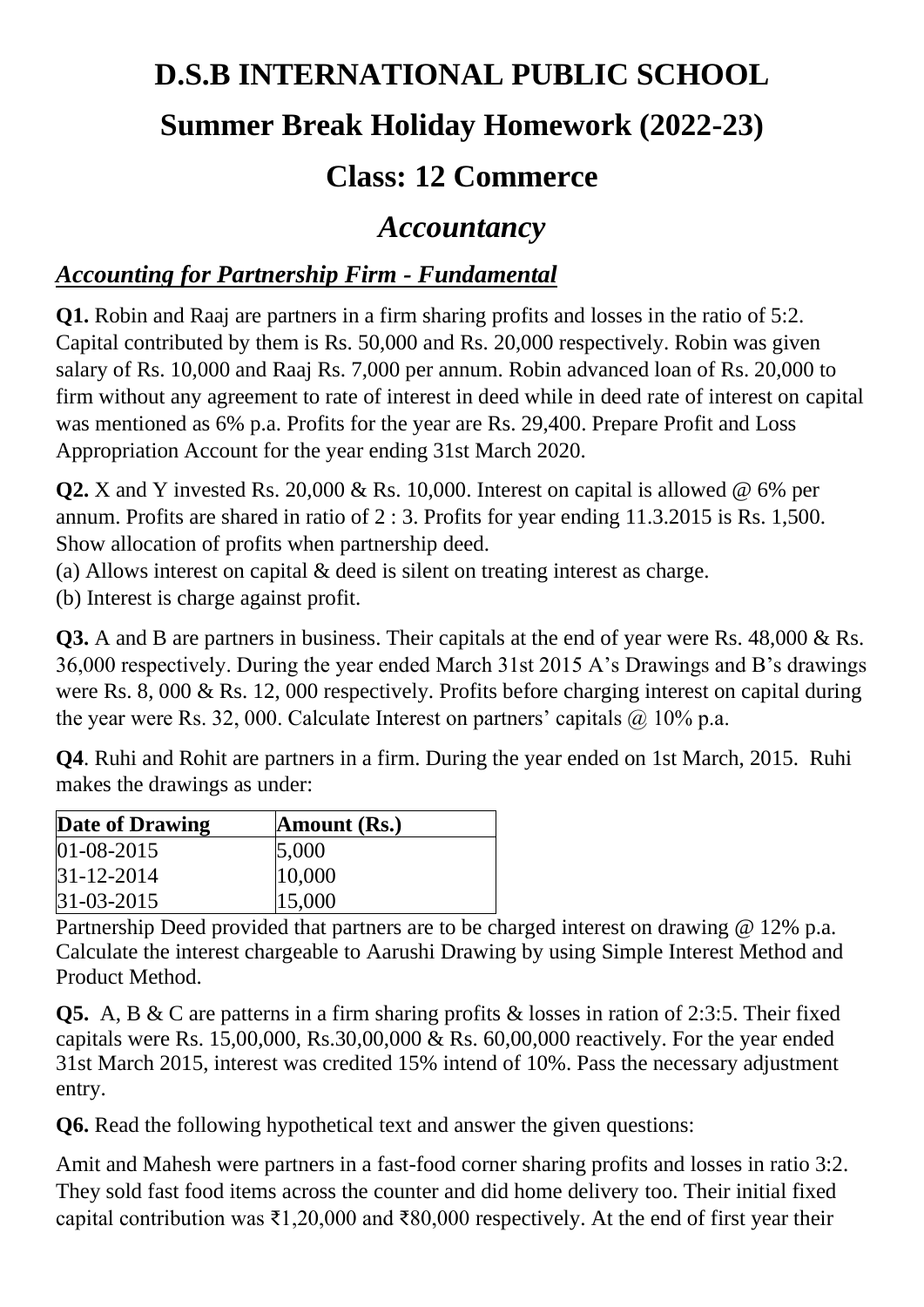profit was ₹ 1,20,000 before allowing the remuneration of ₹.3,000 per quarter to Amit and ₹.2,000 per half year to Mahesh. Such a promising performance for first year was encouraging, therefore, they decided to expand the area of operations.

 For this purpose, they needed a delivery van, a few Scotties and an additional person to support. Six months into the accounting year they decided to admit Sundaram as a new partner and offered him 20% as a share of profits along with monthly remuneration of  $\bar{\tau}$ 2,500. Sundaram was asked to introduce ₹1,30,000 for capital and ₹.70,000 for premium for goodwill. Besides this Sundaram was required to provide Rs.1,00,000 as loan for two years. Sundaram readily accepted the offer. The terms of the offer were duly executed and he was admitted as a partner.

**i.** Remuneration will be transferred to \_\_\_\_\_\_\_\_\_\_\_\_\_\_\_ of Amit and Mahesh at the end of the accounting period.

a. Capital account. b. Loan account. c. Current account. d. None of the above.

ii. Upon the admission of Sundaram the sacrifice for providing his share of profits would be done:

(a) by Amit only. (b) by Mahesh only.

(c) by Amit and Mahesh equally. (d) by Amit and Mahesh in the ratio of 3:2.

iii. Sundaram will be entitled to a remuneration of **which is a remuneration** of  $\alpha$  at the end of the year.

**iv.** While taking up the accounting procedure for this reconstitution the accountant of the firm Mr. Suraj Marwaha faced a difficulty. Solve it be answering the following: For the amount of loan that Sundaram has agreed to provide, he is entitled to interest thereon at the rate of \_\_\_\_\_\_\_\_\_\_\_.

**Q7.** Rohit, Raman and Raina are partners in a firm. Their capital accounts on 1st April, 2019, stood at `2,00,000, `1,20,000 and `1,60,000 respectively. Each partner withdrew `15,000 during the financial year 2019-20. As per the provisions of their partnership deed: (a) Interest on capital was to be allowed @ 5% per annum. (b) Interest on drawings was to be charged @ 4% per annum. (c) Profits and losses were to be shared in the ratio 5:4:1. The net profit of `72,000 for the year ended 31st March 2020, was divided equally amongst the partners without providing for the terms of the deed. You are required to pass a single adjustment entry to rectify the error (Show workings clearly).

**Q8.** The partners of a firm, Alia, Bhanu and Chand distributed the profits for the year ended 31st March, 2017, ₹ 80,000 in the ratio of 3:3:2 without providing for the following adjustments:

a) Alia and Chand were entitled to a salary of  $\bar{\tau}$  1,500 each p.a.

b) Bhanu was entitled for a commission of ₹ 4,000

c) Bhanu and Chand had guaranteed a minimum profit of ₹ 35,000 p.a. to Alia any deficiency to borne equally by Bhanu and Chand. Pass the necessary Journal entry for the above adjustments in the books of the firm. Show workings clearly.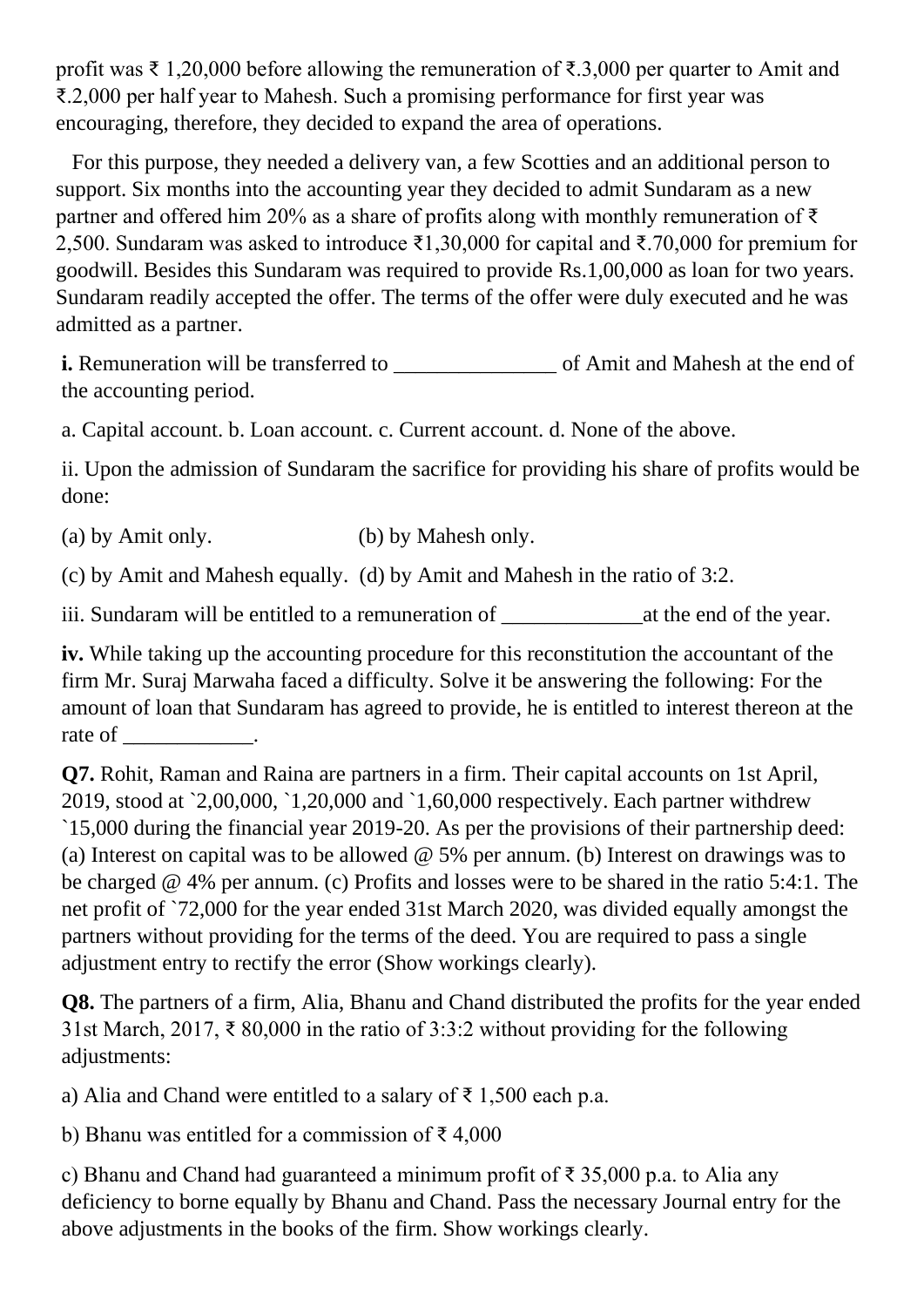**Q9.** Calculate the interest on drawings of  $X \& 10\%$  p.a. for the year ended 31<sup>st</sup> March, 2018 in each of the following cases:-

**(i)** If his drawings during the year were Rs. 12,000

**(ii)** If he withdrew Rs. 1,000 p.m. at the beginning of every month.

**(iii)** If he withdrew Rs. 1,000 p.m. at the end of every month.

**(iv)** If he withdrew Rs. 1,000 p.m. In the middle of each month.

(v) In he withdrew the following amounts; April  $30<sup>th</sup>$  Rs.  $3,000$ , June  $30<sup>th</sup>$  Rs.  $2,000$ , October 1 st Rs. 4,000 , December 31st Rs. 1,500, February 1st 2,500

**(vi)** If he withdrew Rs. 3,000 at the beginning of each quarter

**(vii)** If he withdrew Rs. 3,000 during the middle of each quarter.

**Q10.** X, Y and Z are partners in a firm. Their Capitals as on April 1, 2020 were Rs. 5,00,000; Rs. 4,00,000 and Rs. 3,00,000 respectively. On July 1, 2020 they introduced further Capitals of Rs. 1,00,000; Rs. 80,000 and Rs. 50,000 respectively. On February 1, 2021

Y withdrew Rs. 15,000 from his Capital. Interest is to be allowed @ 8% p.a. on the Capitals. Compute interest on Capital for the year ending March 31, 2021.

#### *Goodwill: Nature & Valuation*

**Q11.** The average net profits expected of a firm in future are Rs. 68,000 per year and capital invested in the business by the firm is Rs. 3,50,000. The rate of interest expected from capital invested in this class of business in 12%. The remunerating of the partners is estimated to be Rs. 8,000 for the year. You are required to find out the value of goodwill on the basis of two years' purchase of super profits.

**Q12.** On April 1<sup>st</sup>, 2014 an existing firm had assets of Rs. 75,000 including cash of Rs. 5,000. The partners' capital accounts showed a balance of Rs. 60,000 and reserves constituted the rest. If the normal rate of return is 20% and the goodwill of the firm is valued at Rs. 24,000 at 4 years purchase of super profits, find the average profits of the firm.

**Q13.** Compute the value of goodwill on the basis of four years' purchase of the average profits based on the last five years? The profits/losses for the last five years were as follows: 2012 – Rs 25,000; 2013 - Rs40,000; 2014 - (Rs15,000) loss; 2015 - Rs80,000; 2016 - Rs1,00,000.

**Q14.** Capital employed in a business is Rs.2,00,000. The normal rate of return on capital employed is 15%. During the year 2002 the firm earned a profit of Rs.48,000. Calculate good will on the basis of 3 years purchase of super profit?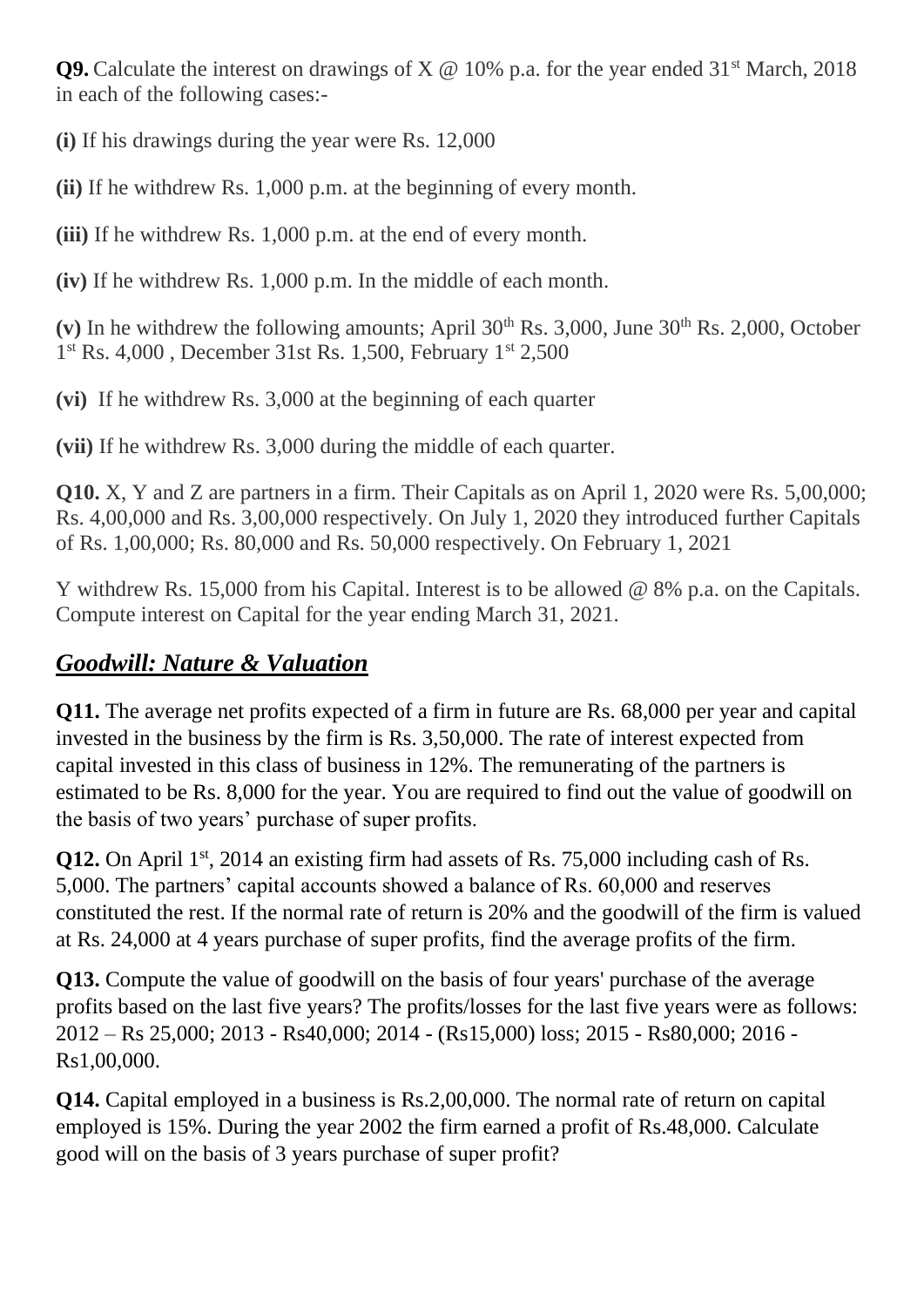**Q15.** A business has earned average profits of Rs.1,00,000 during the last few years. Find out the value of goodwill by capitalisation method, given that the assets of the business are Rs.10,00,000 and its external liabilities are Rs.1,80,000. The normal rate of return is 10%?

**Q16.** Following information is available about the business of a firm :

(i) Profits: In 2019, Rs. 40,000; In 2020, Rs. 50,000; In 2021, Rs. 60,000

(ii) Non- recurring income of Rs.1,000 is included in the profits of 2014,

(iii) Profits of 2019 have been reduced by Rs. 6,000 because goods were destroyed by fire,

(iv) Goods have not been insured but it is thought to insure them in future. The insurance premium is estimated at Rs. 400 per year,

(v) Reasonable remuneration of the proprietor of business is Rs. 6,000 per year, but it has not been taken into account for calculation of above mentioned profits.

(vi) Profits of 2021 include Rs. 5,000 income on investment.

Goodwill is agreed to be valued at two year's purchase of the weighted average profits of the past three years. The appropriate weights to be used are :

2019 :-1; 2020: -2; 2021: -3.

**Q17.** A business has earned average profits of Rs. 1,00,000 during the last few years and the normal rate of return in similar business is 10%. Find out the value of goodwill by (i) Capitalisation of super profit method.

(ii) Super profit method, if the goodwill is valued at 3 years' purchase of super profit. The assets of the business were Rs. 10,00,000 and its external liabilities Rs. 1,80,000. (Delhi 2011)

#### *Company Accounts: Shares*

**Q18.** Zocon Ltd. issued a prospectus inviting applications for 5,00,000 equity shares of Rs10 each issued at a premium of 10% payable as:

Rs 3 on Application

Rs 5 on Allotment (including premium) and

Rs3 on call.

Applications were received for 6, 60,000 shares. Allotment was made as follows: (a) Applicants of 4, 00,000 shares were allotted in full.

(b) Applicants of 2, 00,000 shares were allotted 50% on pro rata basis.

(c) Applicants of 60,000 shares were issued letters of regret. A shareholder to whom 500 shares were allotted under category (a) paid full amount on shares allotted to him along with allotment money. Another shareholder to whom 1,000 shares were allotted under category (b) failed to pay the amount due on allotment. His shares were immediately forfeited. These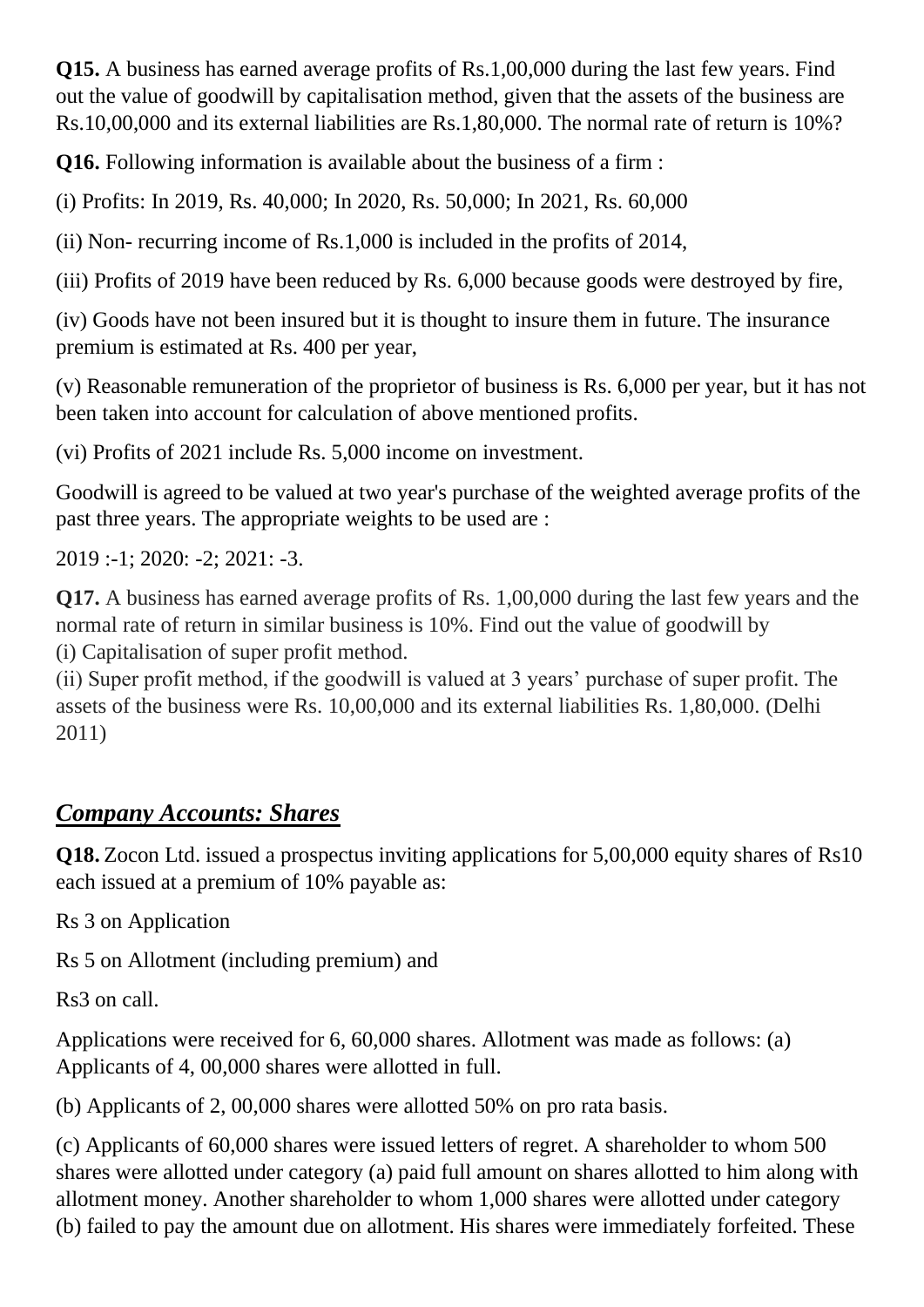shares were then reissued at `14 per share as `7 paid up. Call has not yet been made. Journalise.

**Q19.** X Ltd. has offered 50000 equity shares of `100 each at a premium of `20, payable as follows: Application `50 Allotment `40 (including premium) and balance on first and final call. The bank account of the company has received `35, 00,000 on account of share application money. X Ltd. decided to allot shares to all the applicants on Pro Rata basis. The balance in calls in arrears account at the time of allotment and first and final call amounted to `1, 00,000 and `1, 50,000 respectively. These shares were forfeited and re-issued at `90 per share as fully paid up. Journalize.

**Q20.** Bliss Products Ltd. registered with capital of ₹ 90,00,000 divided into 90,000 equity shares of  $\bar{\tau}$  100 each. The company issued prospectus inviting applications for 50,000 equity shares of ₹ 100 each payable as ₹ 20 on application, ₹ 30 on allotment, ₹ 20 on first call and balance on second call. Applications were received for ₹40,000 shares. Raman to whom 1600 shares were allotted failed to pay final call money and these shares were forfeited. Of the forfeited shares, 600 shares were reissued to Sukhman, credited as fully paid for ₹ 90 per share. Present the Share Capital as per Schedule III of Companies Act, 2013

**Q21.** Saregama Ltd invited applications for issuing 80,000 equity shares of ₹ 100 each at a premium of ₹ 10. The amount was payable as follows On Application – ₹ 30 On allotment – ₹ 30 (including a premium of ₹ 10) On 1st call – ₹ 30 On Final Call Balance Applications of 1,20,000 shares were received. Allotment was made on pro rata basis to all applicants. Excess money received on application was adjusted on sums due on allotment. Dhwani, who was allotted 1,600 shares, failed to pay allotment money and Sargam who applied of 6,000 shares did not pay 1st call money. These shares were forfeited immediately after 1st call. 2,000 of these shares (including all shares of Dhwani were issued to Tarang for ₹ 95 per share as 80 paid up. Pass necessary journal entries in books of Saregama Ltd. by opening call in arrear, call in advance account, if final call has not been made.

**Q22. (A).** X Ltd. forfeited 10 shares of ₹ 10 each, ₹ 7 called up on which the shareholder had paid application and allotment money of ₹ 5 per share. Out of these, 8 shares were re-issued to Y for ₹8 per share at ₹ 8 per paid up per share. Record the journal entries for forfeiture and reissue of shares by opening call in arrear, call in advance account.

**(B).** L ltd forfeited Mr M's shares who has applied for 600 shares and was allotted 400 shares failed to pay allotment money of  $\bar{\tau}$  4 per share including premium of  $\bar{\tau}$  2 on which he had paid application money of ₹ 2 only. Pass necessary journal entries for forfeiture of shares by opening call in arrear, call in advance account.

**(C).** Crown Ltd forfeited 50 shares of ₹ 10 each, for non- payment of final call money of ₹ 3 per share. Out of these 20 shares were reissued to Taj at₹ 8 per share.

Record the journal entries for forfeiture and reissue of shares assuming that the company maintains call in arrear, call in advance account.

**Q23.** Anshika Ltd. issued applications for 2,00,000 equity shares of ₹10 each, at a premium of ₹4 per share. The amount was payable as follows: On application ₹ 6 (including ₹2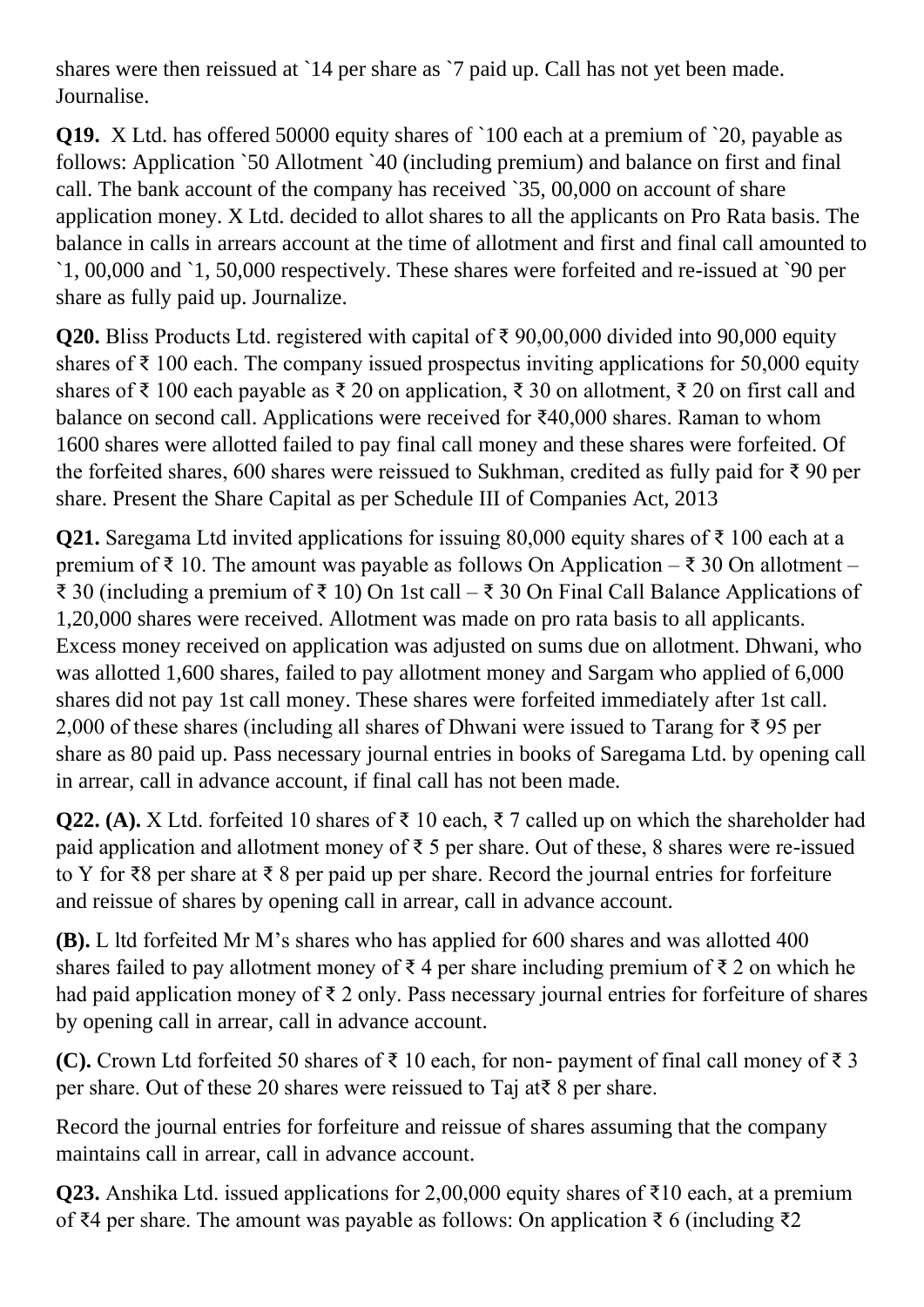premium) On allotment ₹ 7 (including ₹2 premium) Balance on first and final call Applications for 3,00,000 shares were received. Allotment was made to all the applicants on pro-rata basis. Mehak to whom 400 shares were allotted, failed to pay allotment and call money. Khushboo who had applied for 300 shares failed to pay call money. These shares were forfeited after Final call. 400 of the forfeited shared (including all shares of Khushboo) were reissued  $\omega \gtrsim 8$  per share as fully paid up. Pass necessary journal entries in the books of Anshika Ltd. for the above transactions by opening calls in arrears and calls in advance account wherever necessary.

**Q24.** Khyati Ltd. issued a prospectus inviting applications for 80,000 equity shares of ₹10 each payable as follows: ₹2 on application ₹3 on allotment ₹2 on first call ₹3 on final call Applications were received for 1,20,000 equity shares. It was decided to adjust the excess amount received on account of over subscription till allotment only. Hence allotment was made as under: (i) To applicants for 20,000 shares – in full (ii) To applicants for 40,000 shares  $-10,000$  shares (iii) To applicants for  $60,000$  shares  $-50,000$  shares Allotment was made and all shareholders except Tammana, who had applied for 2,400 shares out of the group (iii), could not pay allotment money. Her shares were forfeited immediately, after allotment. Another shareholder Chaya ,who was allotted 500 shares out of group (ii), failed to pay first call. 50% of Tamanna's shares were reissued to Satnaam as  $\bar{\tau}$  7 paid up for payment of ₹ 9 per share. Pass necessary journal entries in the books of Khyati Ltd. for the above transactions by opening calls in arrears and calls in advance account wherever necessary.

**Q25.** X Ltd. Issued 50,000 shares of Rs.10 each at a premium of Rs.2 per shares payable as follows: Rs.3onapplication, Rs 6 on allotment (including premium) and Rs.3 on call. Applications were received for 75,000 shares and a prorate allotment was made as follows: To the applicants of 40,000 shares, 30,000 shares were issued and for the rest 20,000 shares were issued. All money due was received except the allotment and call money from Ram who had applied for 1,200 shares (out of the group of 40,000 shares). All his shares were forfeited. The forfeited shares were reissued for Rs.7 per share fully paid up. Pass necessary journal entries for the above transactions.

## *Business studies*

Do Project work as per the CBSE guidelines on any one Topic:

I) Effect of Covid 19 on various dimensions of Business Environment

II) Principles of Management.

III) Marketing

Students are requested to make projects on these topics according to their Roll No. For example Roll no 1 will make on project 1(Effect of Covid 19 on various dimensions of Business Environment), Roll no 2 will make on project 2 (Principles of Management), Roll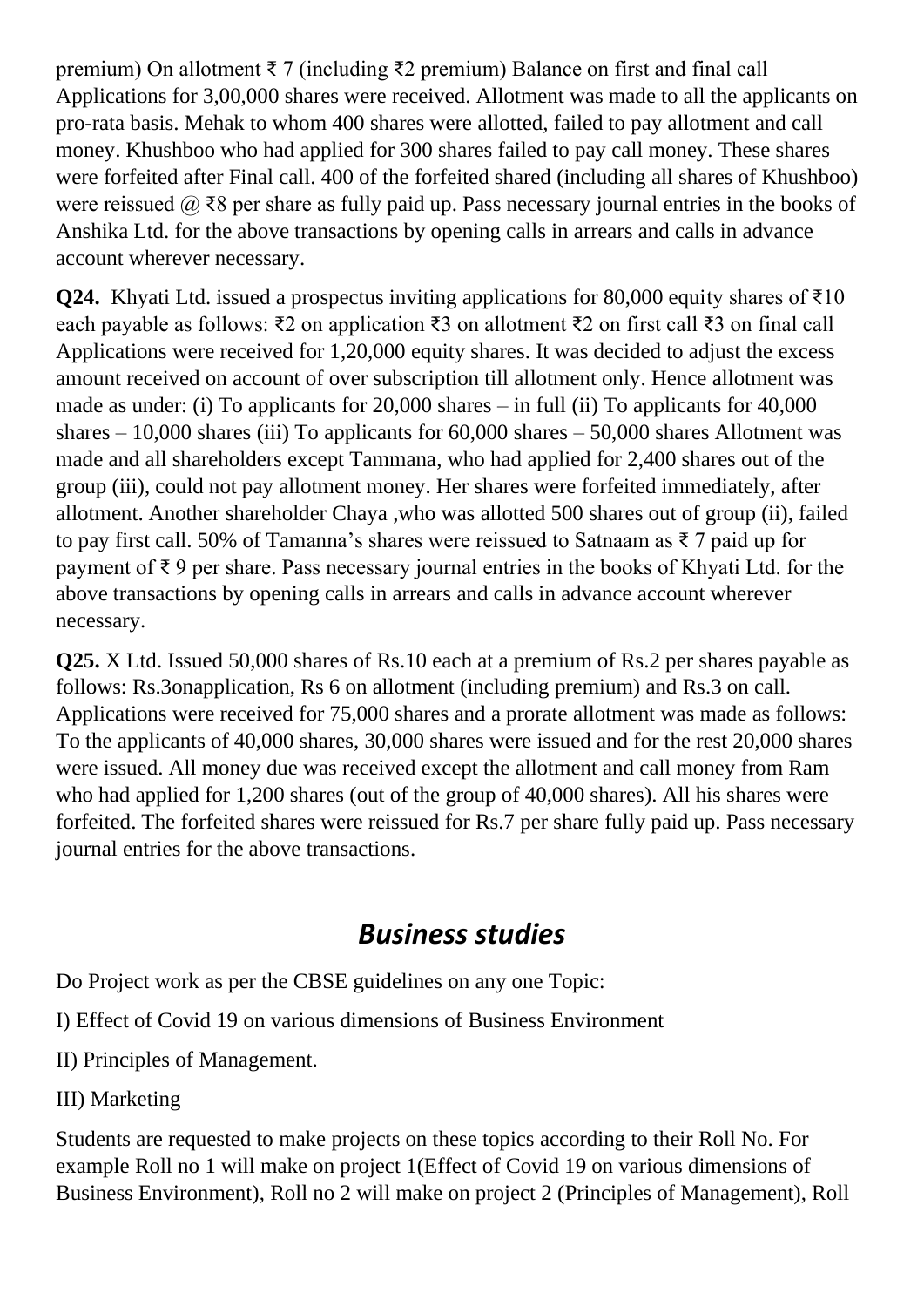no 3 will make on project3 (Marketing), Similarly roll no 4,5,6 will make on project 1,2&3 respectively and so on.

## **Economics**

Prepare a project work as per CBSE guideline on any one of the topic

Note-

Project should be of 3,500-4000 words(excluding diagrams and graphs), preferably handwritten.

Topics:-

- 1. Micro and Small Scale Industries
- 2. Food Supply Channel in India
- 3. Contemporary Employment situation in India
- 4. Disinvestment policy of the government
- 5. Goods and Services Tax Act and its Impact on GDP
- 6. Health Expenditure (of any state)
- 7. Human Development Index
- 8. Inclusive Growth Strategy
- 9. Self-help group
- 10. Trends in Credit availability in India
- 11. Monetary policy committee and its functions
- 12. Role of RBI in Control of Credit
- 13. Government Budget & its Components \*Trends in budgetary condition of India
- 14.Exchange Rate determination Methods and Techniques
- 15. Currency War reasons and repercussions
- 16. Livestock Backbone of Rural India
- 17.Alternate fuel types and importance
- 18. Sarwa Siksha Abhiyan Cost Ratio Benefits
- 19. Minimum Support Prices
- 20. Economic Health of Nation
- 21. Waste Management in India Need of the hour
- 22. Digital India- Step towards the future